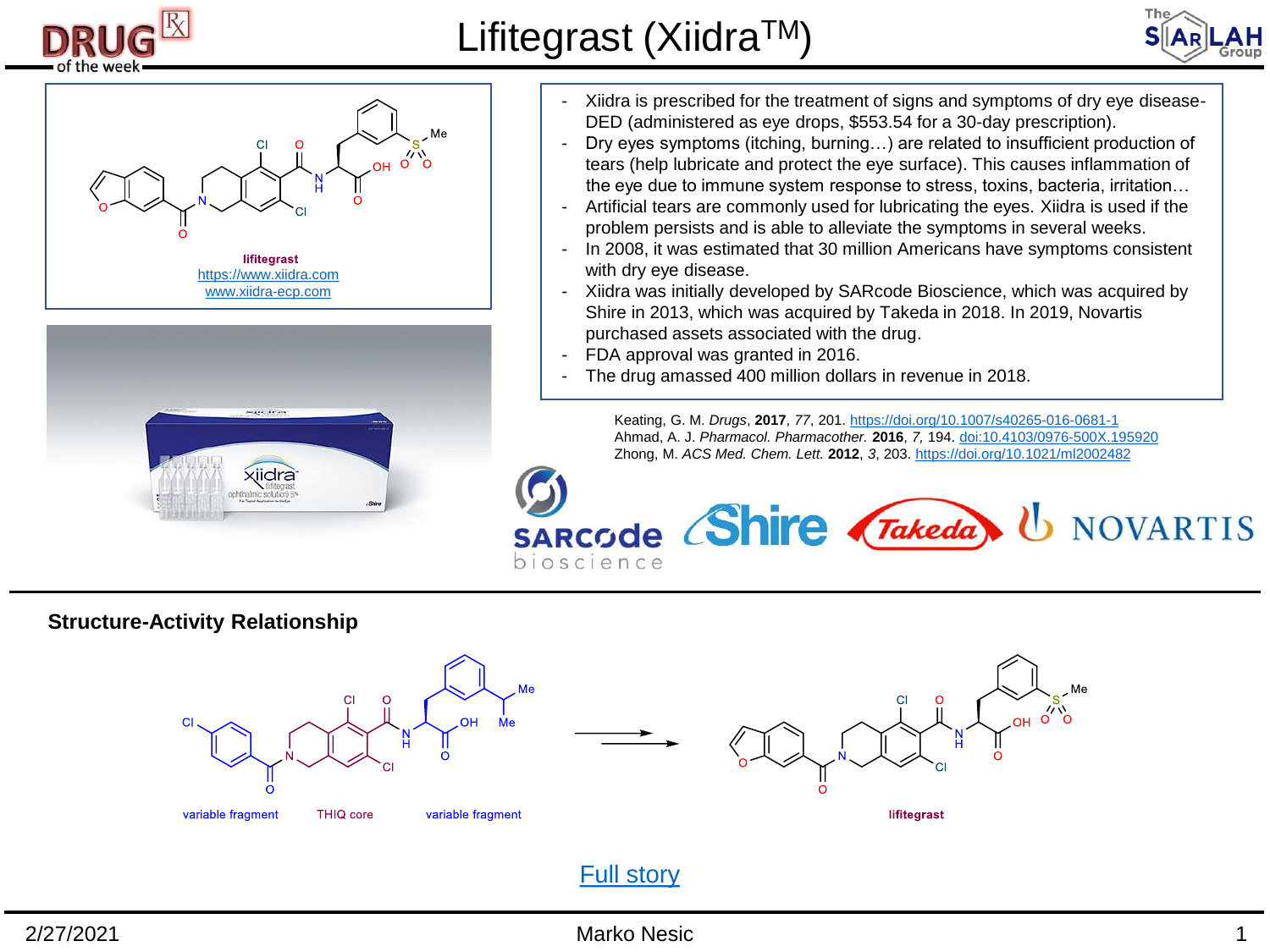



### **Mode of action**

- The pathology of DED is not completely understood.
- It is known that T-cell mediated inflammatory pathways play an important role.
- Integrins are receptors located on T-cells that help them in activation, adhesion to extracellular matrix, migration, proliferation and differentiation following an inflammatory signal.
- Integrin LFA-1 (lymphocyte function-associated antigen 1) helps in the migration process of T-cells to the inflammatory site by binding to ICAM-1 (intercellular adhesion molecule 1) located on antigen-presenting cells (APC).
- The formed immunological synapse facilitates release of inflammatory mediators which further intensify and perpetuate inflammation in ocular tissues.
- Lifitegrast is a competitive antagonist of binding of LFA-1 to ICAM-1, thus inhibiting T-cell activation and cytokine release decreasing the ocular inflammatory cycle. It binds to both active and inactive T-cells.

Perez, V. L. *The Ocular Surface*, **2016**, *14*, 207.<https://doi.org/10.1016/j.jtos.2016.01.001>











[Animation](https://www.xiidra-ecp.com/mechanism-of-action?utm_medium=cpc&utm_term=xiidra&utm_content=core_exact_exact&utm_source=google&utm_campaign=2018_b_hcp_xiidrabrandedhcp_branded - general)